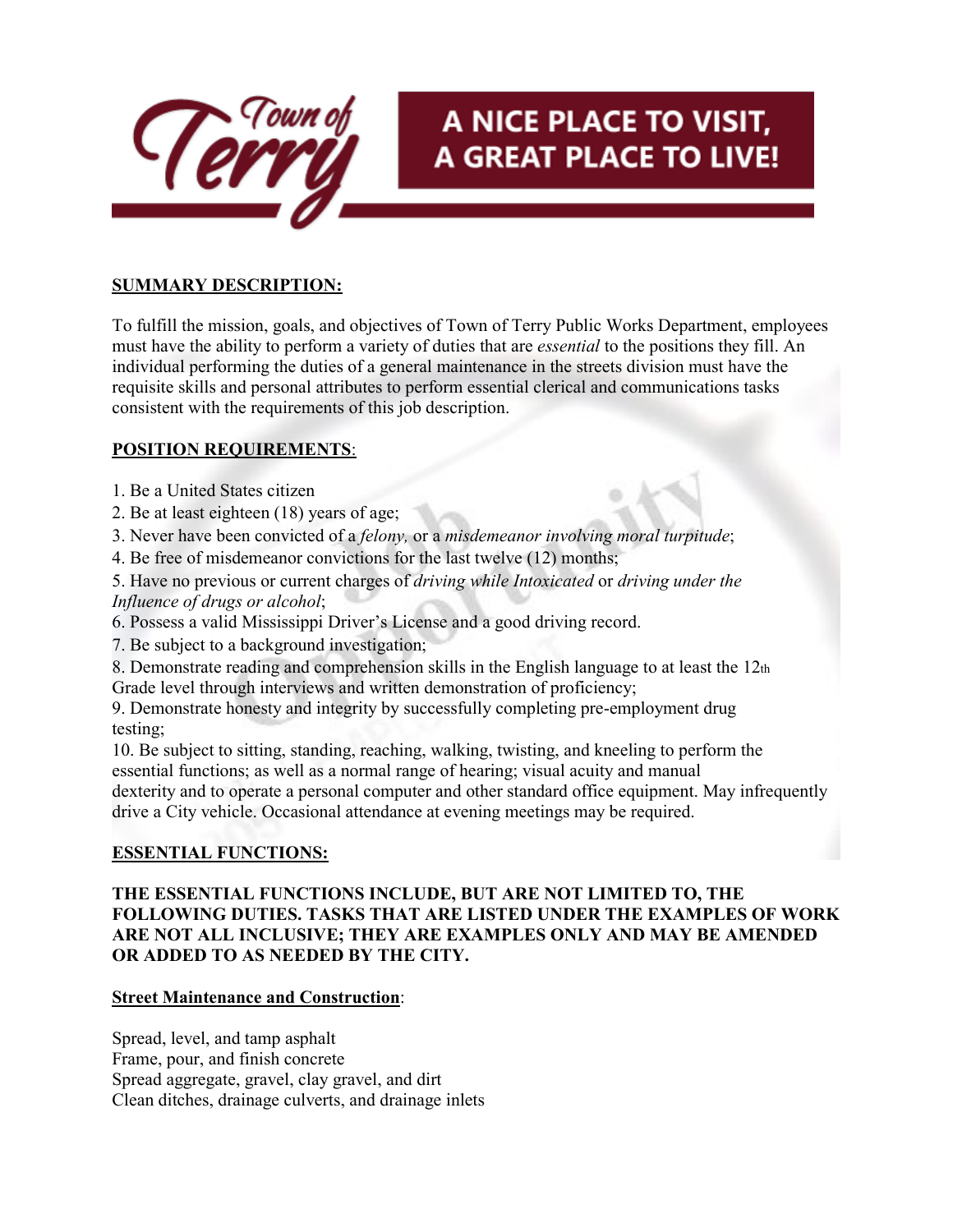Clean streets and pick up litter, leaves, limbs, and other debris Work with hand tools such as shovels, rakes, hoes, etc. Load and unload material and equipment Install and repair street signs Paint street traffic signage and curbs

#### **Grounds Maintenance and Landscaping:**

Cut grass and weeds with hand tools, mowers, or tractors Cultivate grounds and flower beds as required Prune, spray, and trim plants, shrubs, and tress as required Maintain and operate grounds maintenance equipment: mowers, chain saws, leaf blowers, weed eaters, etc.

#### **Vehicle and Equipment Operation and Maintenance**:

In all instances, employees are expected to practice appropriate safety measures. Operate equipment and vehicles safely, following operator guidelines Maintain and inspect equipment and vehicles as instructed by Supervisor Wear and use appropriate safety protective apparel and traffic control devices. It may be necessary from time to time to assist in the Sewer Department and may include the following tasks:

#### **Waste Water Treatment Works**:

Install and repair sewer lines and appurtenances Dig, backfill, and compact trenches and ditches as required Clean, degrease, and repair sewer lift stations Clean, degrease, and repair sewer man holes Clean repair mechanical equipment at treatment plants

#### **INCUMBENT PERFORMS OTHER JOB-RELATED TASKS AS ASSIGNED AND REQUIRED.**

## **SUPERVISORY RESPONSIBILITIES:**

As assigned by Public Works Director

#### **MINIMUM QUALIFICATIONS:**

If a candidate believes he/she is qualified for the job although he/she does not have the minimum qualifications set forth below, he/she may request special consideration through substitution of related education and experience, demonstrating the ability to perform the essential functions of the position.

#### **EDUCATION and/or EXPERIENCE:**

Demonstrated proficiency or experience in work related to the above described duties.